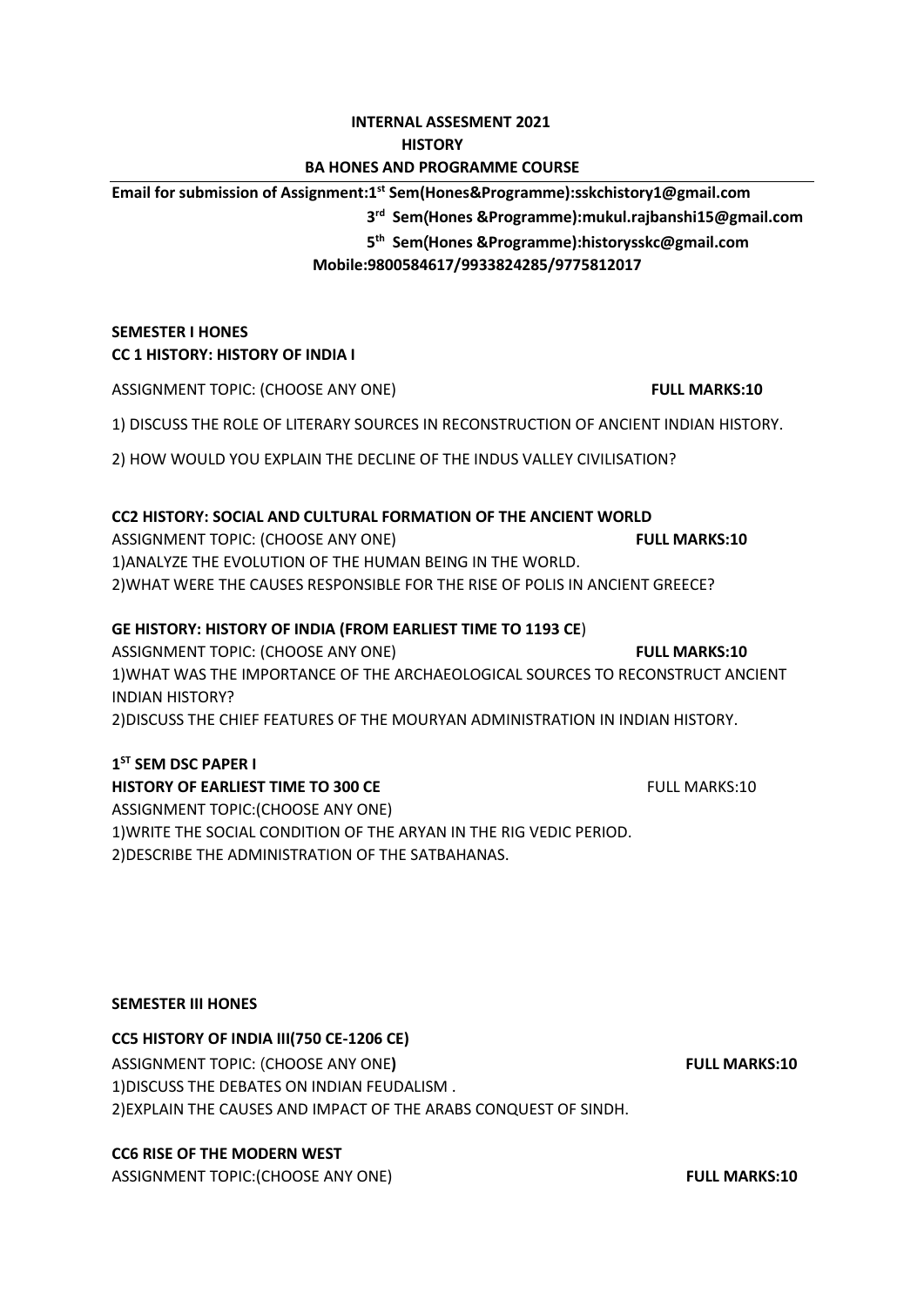1)DISCUSS THE TRANSITON FROM FEUDALISM TO CAPITALISM WITH REFERENCE TO DOBB –SWEEZY AND BRENNERS DEBATES.

2)ANLYZE THE SOCIAL ROOTS OF RENAISSANCE IN MODERN EUROPE.

#### **CC7 HISTORY OF INDIA IV(C 1206 TO 1550)**

ASSIGNMENT TOPIC:(CHOOSE ANY ONE ) **FULL MARKS:10** 1)DESCRIBE THE ECONOMIC MEASURES OF ALAUDDIN KHALJI WITH SPECIAL REFERENCE TO MARKET CONTROL POLICY . 2)DISCUSS THE ROLE OF BHAKTI MOVEMENT IN MEDIEVAL INDIAN HISTORY IN RESPECT OF RELIGION SOCIETY AND CULTURE.

#### **GE 3RD SEMESTER**

**HISTORY OF INDIA(C1206-1707) PAPER III** ASSIGNMENT TOPIC:( CHOOSE ANY ONE) THE SERVICE OF SERVICE AND TOPIC:( CHOOSE ANY ONE) 1)EXAMINE THE ACHIEVEMENT OF ILTUTMISH. 2)DESCRIBE THE RELIGIOUS POLICY OF AKBAR.

#### **3 RD SEM DSC I PAPER III**

**HISTORY OF INDIA (C 1206 TO1707) FULL MARKS:10** ASSIGNMENT TOPIC:(CHOOSE ANY ONE) 1)WRITE THE ECONOMIC REFORMS OF ALAUDDIN KHALJI. 2)DESCRIBE THE ACHIEVEMENT OF KHRISNADEVA ROY OF VIJOYNAGAR KINGDOM.

#### **3 RD SEM SEC PAPER I HONES&PROGRAMME COURSE**

# **MUSEUM AND ARCHIVE IN INDIA AND ARCHIVE IN INDIA FULL MARKS** :20

ASSIGNMENT TOPIC:(CHOOSE ANY ONE) 1)DESCRIBE THE IMPORTANCE OF MUSEUM IN INDIAN HISTORY. 2)HOW EXCURTION IS NECESSARY IN HISTORY?

#### **SEMESTER V HONES**

#### CC 11 HISTORY OF MODERN EUROPE-(1780-1939) FULL MARKS:10

ASSIGNMENT TOPIC:( CHOOSE ANY ONE) 1)EXPLAIN THE SOCIO ECONOMIC CAUSES RESPONSIBLE FOR THE FRENCH REVOLUTION IN 1789. 2)WHY DID INDUSTRIAL REVOLUTION FIRST TOOK PLACE IN GREAT BRITAIN AND LATER IN GERMANY AND FRANCH?

# **CC12 HISTORY OF INDIA VI(1750-1850)** FULL MARKS:10

ASSIGNMENT TOPIC:(CHOOSE ANY ONE) 1)DISCUSS THE DIFFERENT PHASES OF MODERN EDUCATION IN INDIA WITH REFERENCE TO BENGAL. 2)WRITE ON THE NATURE OF 1857 REVOLT IN INDIAN HISTORY.